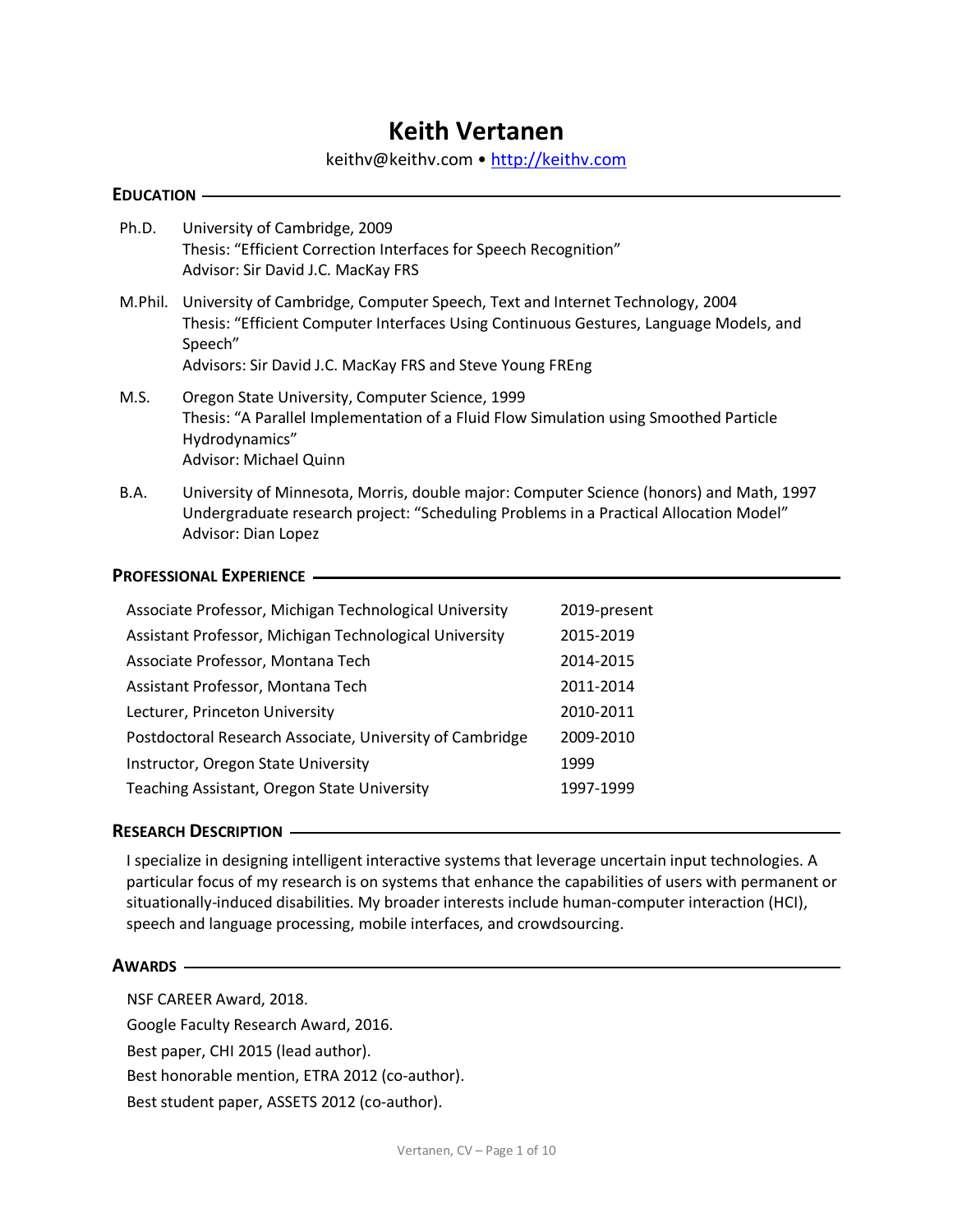Best journal nominee, TVCG 2021 (co-author).

Institute of Computing and Cybersystems Achievement Award, Michigan Tech, 2018.

Distinguished Researcher Award, Montana Tech, 2014.

Exceptional instructor evaluation, Michigan Tech: Spring 2019, Spring 2018, Spring 2017, Spring 2016.

## **REFEREED PUBLICATIONS**

Student co-authors denoted by<sup>\*</sup>. Conference acceptance rates listed where available.

- [1] Adhikary, J.<sup>\*</sup>, Vertanen, K. Accelerating Text Communication via Abbreviated Sentence Input.  *Proceedings of the Joint Conference of the 59th Annual Meeting of the Association for Processing (ACL 2021)*. Acceptance rate: 21% *Computational Linguistics and the 11th International Joint Conference on Natural Language*
- Interaction Styles. *Proceedings of INTERACT (2021)*. Acceptance rate: 27% [2] Adhikary, J.<sup>\*</sup>, Vertanen, K. Typing on Midair Virtual Keyboards: Exploring Visual Designs and
- [3] Gaines, D.\* , Kristensson, P.O., **Vertanen, K.** Enhancing the Composition Task in Text Entry Studies: Eliciting Difficult Text and Improving Error Rate Calculation. In *Proceedings of the ACM Conference on Human Factors in Computing Systems (CHI 2021)*. Acceptance rate: 26%
- Keyboard. *IEEE Transactions on Visualization and Computer Graphics (TVCG 2021)*. **TVCG Best Journal Nominee.** Acceptance rate: 16% [4] Adhikary, J.<sup>\*</sup>, Vertanen, K. Text Entry in Virtual Environments using Speech and a Midair
- [5] **Vertanen, K.**, Kristensson, P.O. Mining, Analyzing, and Modeling Text Written on Mobile Devices.  *Natural Language Engineering (NLE 2019),* 27(1): 33 pages.
- VelociWatch: Designing and Evaluating a Virtual Keyboard for the Input of Challenging Text. In  *Proceedings of the ACM Conference on Human Factors in Computing Systems (CHI 2019)*. Acceptance rate: 24% [6] Vertanen, K., Gaines, D.<sup>\*</sup>, Fletcher, C.<sup>\*</sup>, Stanage, A.M.<sup>\*</sup>, Watling, R.<sup>\*</sup>, Kristensson, P.O.
- [7] Dudley, J.J.<sup>\*</sup>, Vertanen, K., Kristensson, P.O. Fast and Precise Touch-Based Text Entry for Head- Mounted Augmented Reality with Variable Occlusion. *ACM Transactions on Computer-Human Interaction (TOCHI 2018)*, 25(6): Article 30, 40 pages.
- Word, and Sentence Input on Virtual Keyboard Decoding Performance. In *Proceedings of the ACM Conference on Human Factors in Computing Systems (CHI 2018)*. Acceptance rate: 26% [8] Vertanen, K., Fletcher, C.<sup>\*</sup>, Gaines, D.<sup>\*</sup>, Gould, J.<sup>\*</sup>, Kristensson, P.O. The Impact of Word, Multiple
- [9] Walker, J.<sup>\*</sup>, Li, B.<sup>\*</sup>, Vertanen, K., Kuhl, S. Efficient Typing on a Visually Occluded Physical  Keyboard. In *Proceedings of the ACM Conference on Human Factors in Computing Systems (CHI 2017),* 5457-5461. Acceptance rate: 25%
- Fast Mobile Text Entry using Sentence-Based Decoding of Touchscreen Keyboard Input. In  *Proceedings of the ACM Conference on Human Factors in Computing Systems (CHI 2015)*, 659- 668. **Best paper.** Acceptance rate: 23% [10] Vertanen, K., Memmi, H.<sup>\*</sup>, Emge, J.<sup>\*</sup>, Reyal, S.<sup>\*</sup>, and Kristensson, P.O. VelociTap: Investigating
- [11] Kristensson, P.O. and **Vertanen, K.** The Inviscid Text Entry Rate and its Application as a Grand Goal for Mobile Text Entry. In *Proceedings of the ACM International Conference on Human- Computer Interaction with Mobile Devices and Services (MobileHCI 2014)*, 335-338. Acceptance rate: 21%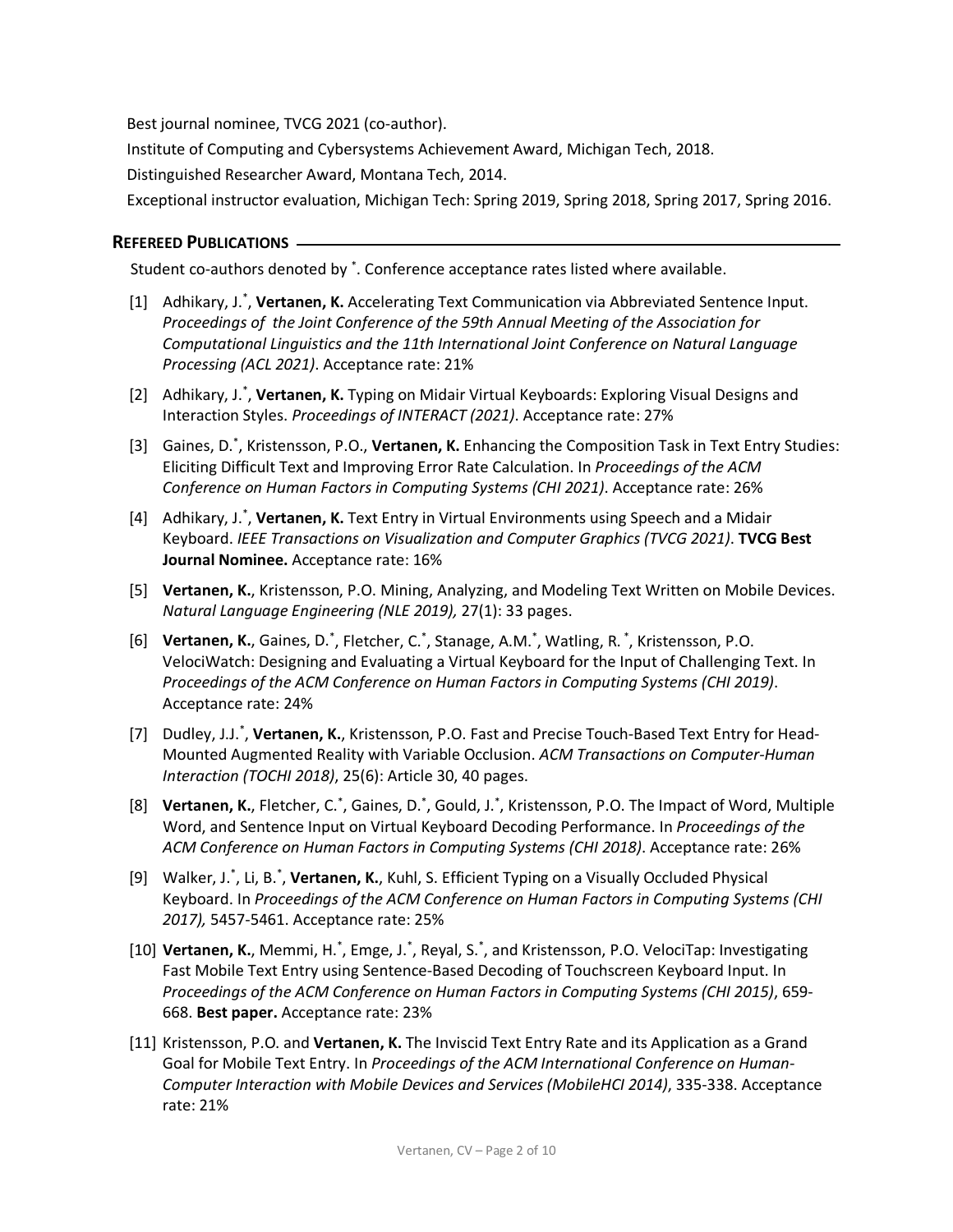- [12] Rough, D.\* , **Vertanen, K.**, and Kristensson, P.O. An Evaluation of Dasher with a High-Performance Language Model as a Gaze Communication Method. In *Proceedings of the ACM International Working Conference on Advanced Visual Interfaces (AVI 2014)*, 169-176. Acceptance rate: 28%
- [13] Weir, D.\* , Pohl, H., Rogers, S., **Vertanen, K.**, and Kristensson, P.O. Uncertain Text Entry on Mobile  Devices. In *Proceedings of the ACM Conference on Human Factors in Computing Systems (CHI 2014)*, 2307-2316. Acceptance rate: 23%
- [14] **Vertanen, K.** and Kristensson, P.O. Complementing Text Entry Evaluations with a Composition  Task. *ACM Transactions on Computer-Human Interaction (TOCHI 2014)*, 21(2): Article 8, 33 pages.
- Improving Two-thumb Text Entry on Touchscreen Devices. In *Proceedings of the ACM Conference on Human Factors in Computing Systems (CHI 2013)*, 2765-2774. Acceptance rate: 20% [15] Oulasvirta, A., Reichel, A., Li, W., Zhang, Y., Bachnynskyi, M., **Vertanen, K.**, and Kristensson, P.O.
- [16] Trinh, H.\* , Waller, A., **Vertanen, K.**, Kristensson, P.O., and Hanson, V.L. iSCAN: A Phoneme-based Predictive Communication Aid for Nonspeaking Individuals. In *Proceedings of the ACM SIGACCESS Conference on Computers and Accessibility (ASSETS 2012)*, 57-64. **Best student paper.**  Acceptance rate: 28%
- [17] **Vertanen, K.** and Kristensson, P.O. Spelling as a Complementary Strategy for Speech Recognition,  In *Proceedings of the International Conference on Spoken Language Processing (Interspeech 2012)*, 2291-2294. Acceptance rate: 52%
- Communication. In *Proceedings of the ACM Symposium on Eye-Tracking Research and*   *Applications (ETRA 2012)*, 241-244. **Best paper honorable mention.** Acceptance rate (short [18] Kristensson, P.O. and **Vertanen, K.** The Potential of Dwell-Free Eye-Typing for Fast Assistive Gaze papers): 65%
- [19] Kristensson, P.O. and **Vertanen, K.** Performance Comparison of Phrase Sets and Presentation Styles for Text Entry Evaluations. In *Proceedings of the ACM International Conference on Intelligent User Interfaces (IUI 2012)*, 29-32. Acceptance rate: 23%
- [20] Kristensson, P.O. and **Vertanen, K.** Asynchronous Multimodal Text Entry using Speech and  Gesture Keyboards. In *Proceedings of the International Conference on Spoken Language Processing (Interspeech 2011)*, 581-584. Acceptance rate: 58%
- Modeling using Crowdsourcing and Large Data Sources. In *Proceedings of the ACL Conference on Empirical Methods in Natural Language Processing (EMNLP 2011),* 700-711. Acceptance rate: [21] **Vertanen, K.** and Kristensson, P.O. The Imagination of Crowds: Conversational AAC Language 23%.
- [22] **Vertanen, K.** and Kristensson, P.O. A Versatile Dataset for Text Entry Evaluations Based on  Genuine Mobile Emails. In *Proceedings of the ACM International Conference on Human-Computer Interaction with Mobile Devices and Services (MobileHCI 2011),* 295-298. Acceptance rate (short papers): 18%
- [23] **Vertanen, K.** and Kristensson, P.O. Getting it Right the Second Time: Recognition of Spoken Corrections. In *Proceedings of the IEEE Workshop on Spoken Language Technology (SLT 2010),*  277-282. Acceptance rate: 52%
- [24] **Vertanen, K.** and Kristensson, P.O. Intelligently Aiding Human-Guided Correction of Speech Recognition. In *Proceedings of the AAAI Conference on Artificial Intelligence (AAAI 2010)*, 1698- 1701. Acceptance rate: 25%
- [25] **Vertanen, K.** and MacKay, D.J.C. Speech Dasher: Fast Writing using Speech and Gaze. In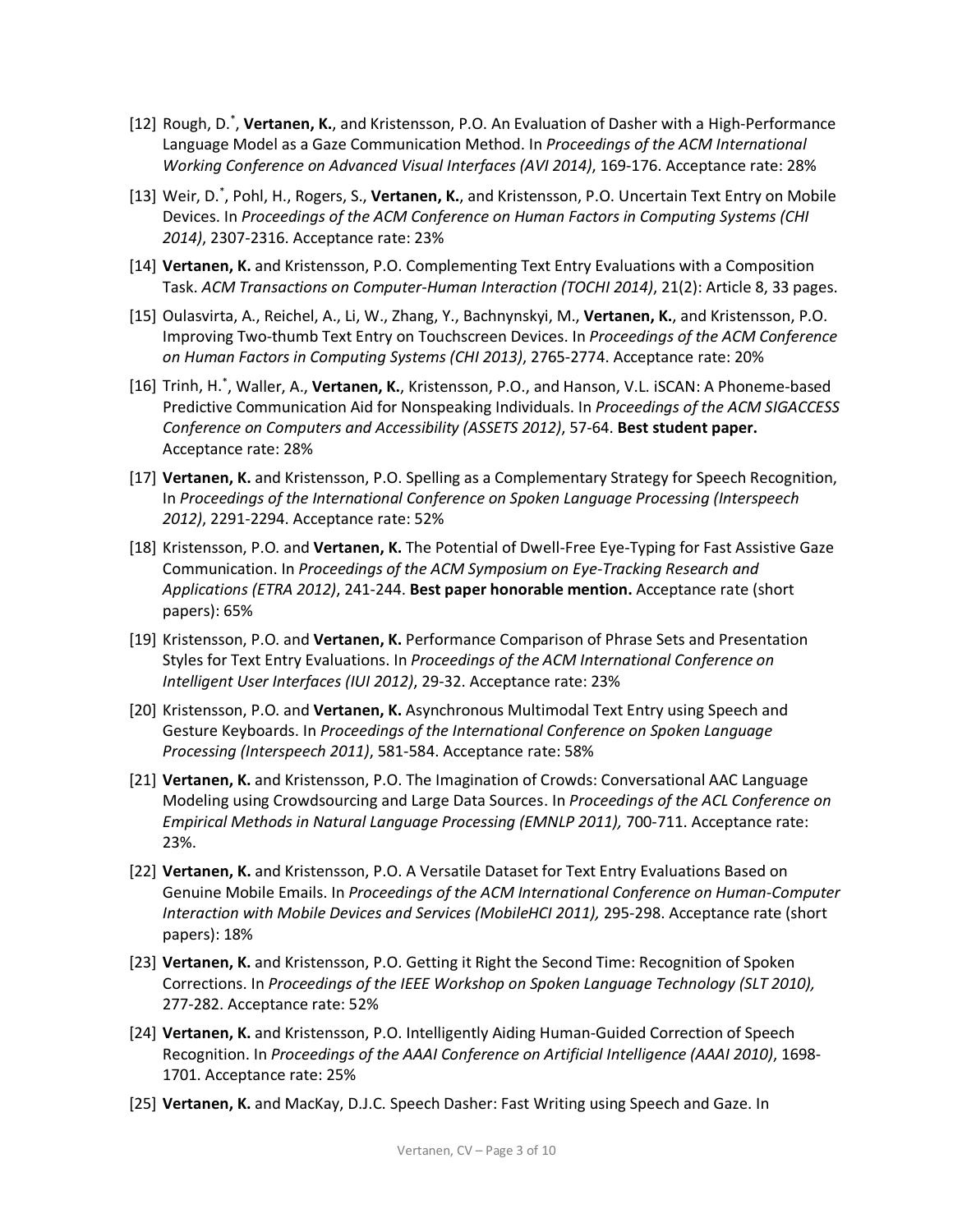*Proceedings of the ACM Conference on Human Factors in Computing Systems (CHI 2010)*, 595- 598. Acceptance rate: 22%

- [26] **Vertanen, K.** and Kristensson, P.O. Automatic Selection of Recognition Errors by Respeaking the Intended Text. In *Proceedings of the IEEE Workshop on Automatic Speech Recognition and Understanding (ASRU 2009)*, 130-135. Acceptance rate: 42%
- [27] **Vertanen, K.** and Kristensson, P.O. Recognition and Correction of Voice Web Search Queries. In  *Proceedings of the International Conference on Spoken Language Processing (Interspeech 2009)*, 1863-1866. Acceptance rate: 58%
- [28] **Vertanen, K.** and Kristensson, P.O. Parakeet: A Continuous Speech Recognition System for Mobile Touch-Screen Devices. In *Proceedings of the ACM International Conference on Intelligent User Interfaces (IUI 2009)*, 237-246. Acceptance rate: 25%
- [29] **Vertanen, K.** and Kristensson, P.O. On the Benefits of Confidence Visualization in Speech Recognition. In *Proceedings of the ACM Conference on Human Factors in Computing Systems (CHI 2008)*, 1497-1500. Acceptance rate: 22%
- [30] **Vertanen, K.** Combining Open Vocabulary Recognition and Word Confusion Networks. In  *Proceedings of the IEEE International Conference on Acoustics, Speech, and Signal Processing (ICAASP 2008)*, 4325-4328. Acceptance rate: 50%
- [31] **Vertanen, K.** Speech and Speech Recognition during Dictation Corrections. In *Proceedings of the International Conference on Spoken Language Processing (Interspeech 2006)*, 1890-1893. Acceptance rate: 64%
- [32] Hollermann, L., Hsu, T., Lopez, D., and **Vertanen, K.** Scheduling Problems in a Practical Allocation  Model. *Journal of Combinatorial Optimization (1997)*, 129-149.

## **BOOK CHAPTERS**

 [33] **Vertanen, K.** Probabilistic Text Entry—Case Study 3. In *Intelligent Computing for Interactive System Design: Statistics, Digital Signal Processing, and Machine Learning in Practice (2021),*  277–320.

## **WORKSHOP, POSTER & DEMO PUBLICATIONS (PEER REVIEWED)**

- [34] Adhikary, J.<sup>\*</sup>, Watling, R.<sup>\*</sup>, Fletcher, C.<sup>\*</sup>, Stanage, A.<sup>\*</sup>, Vertanen, K. Investigating Speech Recognition for Improving Predictive AAC. In *Proceedings of the Workshop on Speech and Language Processing for Assistive Technologies (SLPAT 2019, workshop).*
- [35] **Vertanen, K.** Towards Improving Predictive AAC using Crowdsourced Dialogues and Partner Context. In *Proceedings of the ACM SIGACCESS Conference on Computers and Accessibility (ASSETS 2017, poster)*, 347-348.
- [36] **Vertanen, K.** Towards Fluid Speech-based Text Interaction. In *Extended Abstracts of the ACM Conference on Human Factors in Computing Systems (CHI 2017, workshop)*.
- [37] **Vertanen, K.**, Dunlop, M., Bi, X., Montague, K., Arif, A.S., Azenkot, S. Ubiquitous Text Interaction.  In *Extended Abstracts of the ACM Conference on Human Factors in Computing Systems (CHI 2017, workshop proposal)*. Acceptance rate: 45%
- [38] **Vertanen, K.** Counting Fingers: Eyes-Free Text Entry without Touch Location. In *Extended Abstracts of the ACM Conference on Human Factors in Computing Systems (CHI 2016, workshop).*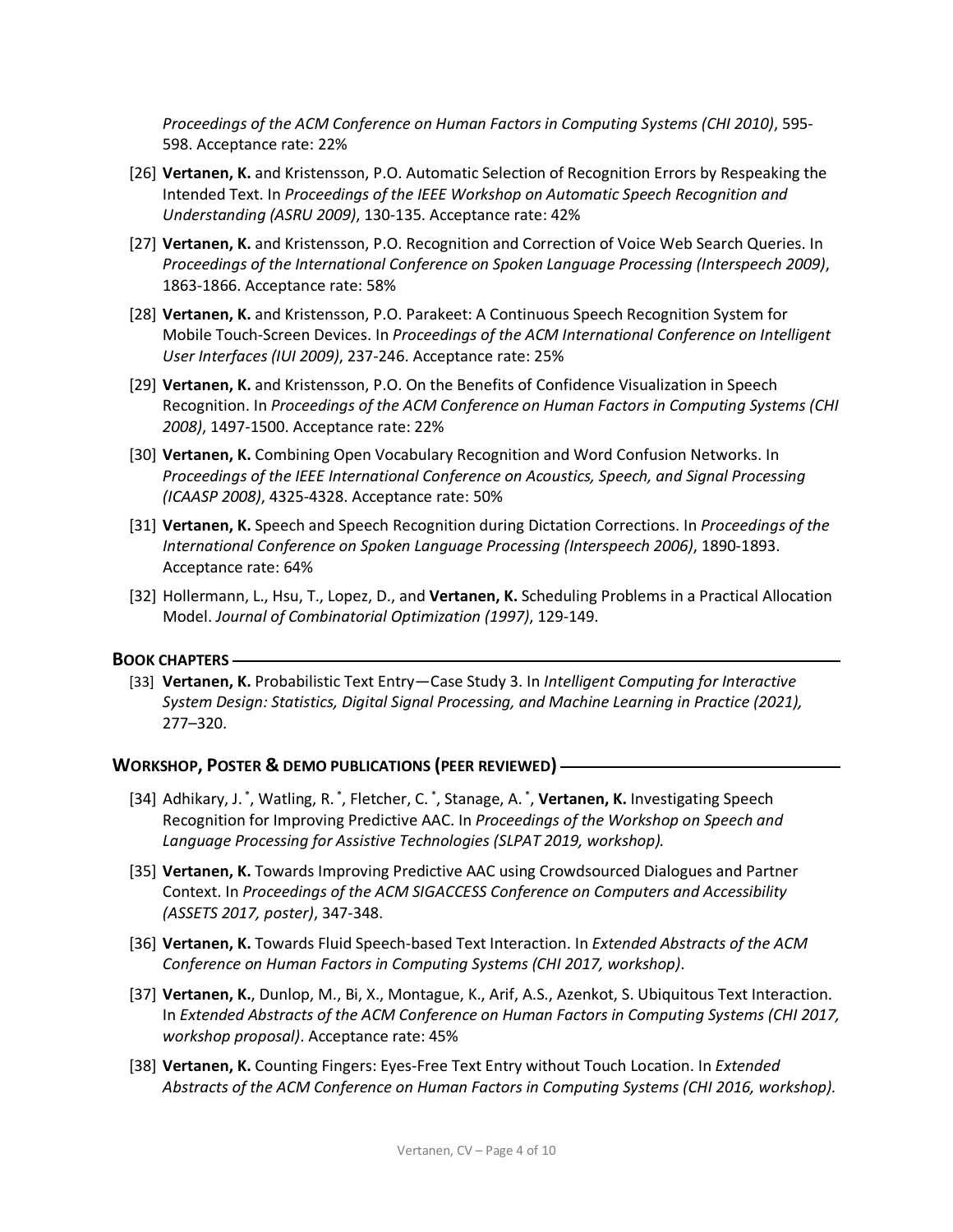- [39] Walker, J. \* , Kuhl, S., **Vertanen, K.** Decoder-Assisted Typing using an HMD and a Physical  Keyboard. In *Extended Abstracts of the ACM Conference on Human Factors in Computing Systems (CHI 2016, workshop).*
- [40] **Vertanen, K.**, Dunlop, M., Clawson, J., Kristensson, P.O., Arif, A.S. Inviscid Text Entry and Beyond.  In *Extended Abstracts of the ACM Conference on Human Factors in Computing Systems (CHI 2016, workshop proposal)*. Acceptance rate: 45%
- [41] **Vertanen, K.** and MacKay, D.J.C. Speech Dasher: A Demonstration of Text Input Using Speech and Approximate Pointing. In *Proceedings of the ACM SIGACCESS Conference on Computers and Accessibility (ASSETS 2014, demo)*, 353-354.
- Text Entry Interface. In *Proceedings of the ACM SIGACCESS Conference on Computers and Accessibility (ASSETS 2014, demo)*, 351-352. [42] Trinh, H., Waller, A., **Vertanen, K.**, Kristensson, P.O., and Hanson, V.L. Phoneme-based Predictive
- Touchscreen Typing Game. In *Extended Abstracts of the ACM Conference on Human Factors in Computing Systems (CHI 2014, demo)*, 379-382. [43] Vertanen, K., Emge, J.<sup>\*</sup>, Memmi, H.<sup>\*</sup>, and Kristensson, P.O. Text Blaster: A Multi-Player
- and Waller A. The Usability of Text Entry Systems Now and in the Future. In *Extended Abstracts of the ACM Conference on Human Factors in Computing Systems (CHI 2014, special interest group*  [44] Clawson, J., Brewster, S., Dunlop, M., Kristensson, P.O., Isokoski, P., Oulasvirta, A., **Vertanen, K.**, *proposal)*, 1139-1142.
- Keyboard Typing. In *Proceedings of the ACM SIGACCESS Conference on Computers and Accessibility (ASSETS 2013, poster)*, Article No. 69. Acceptance rate: 60% [45] Vertanen, K., Memmi, H.<sup>\*</sup>, and Kristensson, P.O. The Feasibility of Eyes-Free Touchscreen
- [46] **Vertanen, K.** A Collection of Conversational AAC-like Communications. In *Proceedings of the ACM SIGACCESS Conference on Computers and Accessibility (ASSETS 2013, poster),* Article No. 31. Acceptance rate: 60%
- [47] Reyal, S.\* , **Vertanen, K.,** and Kristensson, P.O. Developing Efficient Text Entry Methods for the Sinhalese Language. In *Extended Abstracts of the ACM Conference on Human Factors in Computing Systems (CHI 2013, workshop proposal)*.
- Oulasvirta, A., **Vertanen, K.**, and Waller, A. Grand Challenges in Text Entry. In *Extended Abstracts of the ACM Conference on Human Factors in Computing Systems (CHI 2013, workshop)*, 3315- 3318. Acceptance rate: 40% [48] Kristensson, P.O., Brewster, S., Clawson, J., Dunlop, M., Findlater, L., Isokoski,P., Martin, B.,
- [49] Trinh, H.\* , Waller, A., **Vertanen, K.**, Kristensson, P.O., and Hanson, V.L. Applying Prediction Techniques to Phoneme-based AAC Systems. In *Proceedings of the Workshop on Speech and Language Processing for Assistive Technologies (SLPAT 2012)*, 19-27. Acceptance rate: 62%
- Wobbrock, J. Designing and Evaluating Text Entry Methods. In *Extended Abstracts of the ACM Conference on Human Factors in Computing Systems (CHI 2012, workshop proposal)*, 2747-2750. Acceptance rate: 62% [50] Kristensson, P.O., Clawson, J., Dunlop, M., Isokoski, P., Roark, B., **Vertanen, K.**, Waller, A., and
- [51] **Vertanen, K.** and Kristensson, P.O. Parakeet: A Demonstration of Speech Recognition on a  Mobile Touch-Screen Device. In *Proceedings of the ACM International Conference on Intelligent User Interfaces (IUI 2009, demo)*, 483-484.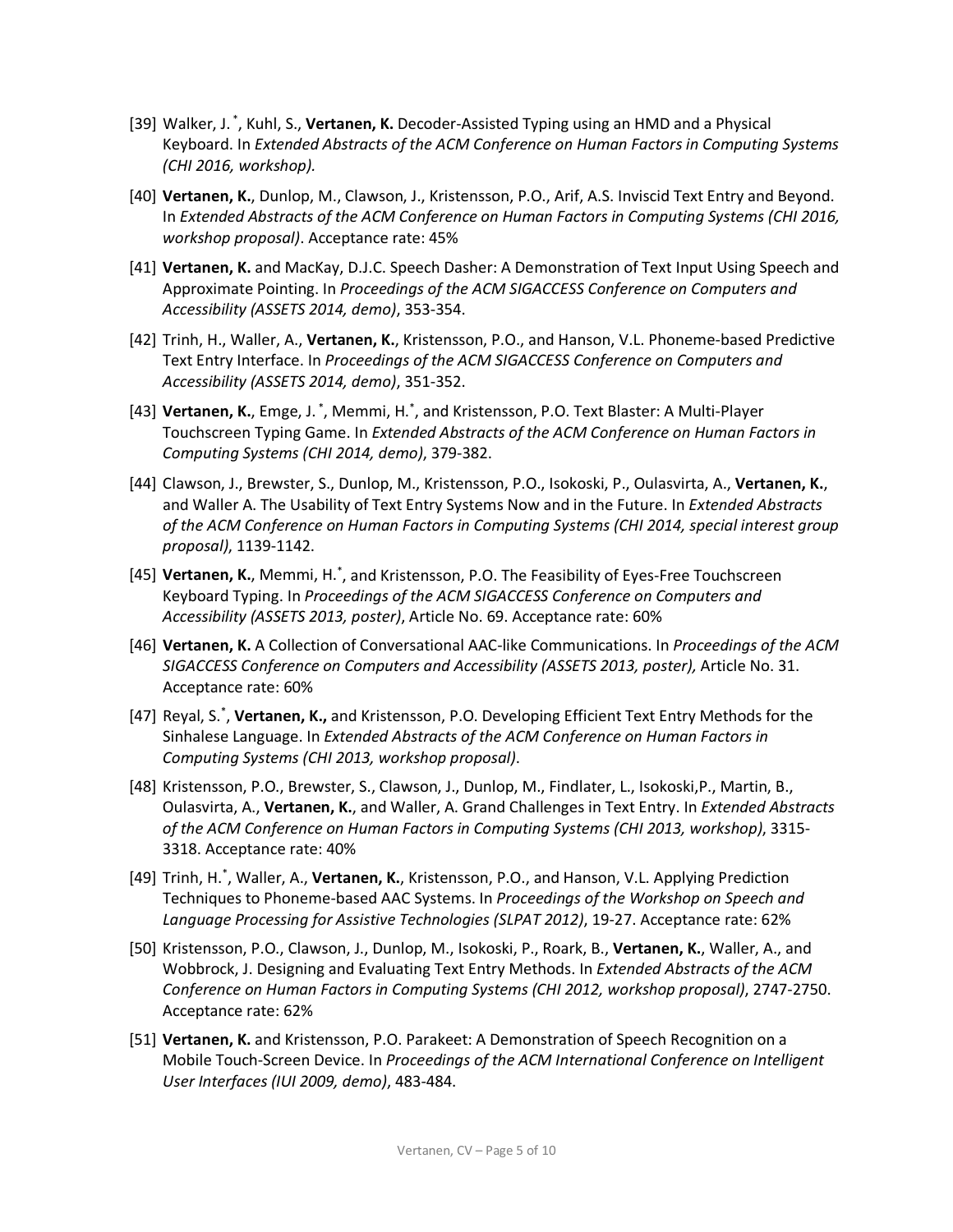# **THESES**

- [52] **Vertanen, K.** Efficient Correction Interfaces for Speech Recognition. Ph.D. thesis (2009), University of Cambridge.
- [53] **Vertanen, K.** Efficient Computer Interfaces using Continuous Gestures, Language Models, and Speech. M.Phil thesis (2004), University of Cambridge.
- [54] **Vertanen, K.** A Parallel Implementation of a Fluid Flow Simulation using Smoothed Particle Hydrodynamics. Master's thesis (1999), Oregon State University.

 **TECHNICAL REPORTS** 

 [55] **Vertanen, K.** Baseline WSJ Acoustic Models for HTK and Sphinx: Training Recipes and Recognition Experiments. Technical report (2006), Cavendish Laboratory.

 **GRANTS** 

- • National Science Foundation (IIS 1909089): CHS: Small: Rich Surface Interaction for Augmented Environments (2019), PI, \$500K.
- • National Science Foundation (IIS 1909248): CHS: Small: Collaborative Research: Improving Mobile Device Input for Users Who are Blind or Low Vision (2019), PI, \$226K.
- • National Science Foundation CAREER Award (IIS 1750193): Technology Assisted Conversations (2018), sole PI, \$539K.
- • Michigan Tech Research Excellence Fund (REF): Automatic Speech Recognition using Deep Neural Networks (2018), sole PI, \$45K.
- • Michigan Tech Institute of Computing and Cybersystems, Paul William Seed Grant: Sensing and Feedback for On-Body Input (2018), PI, \$44K.
- • Google Faculty Research Award: Less is More: Investigating Abbreviated Text Input via a Game (2016), sole PI, \$47K.
- Montana Tech High Performance Computing Seed Grant (2013), sole PI, \$5K.
- Montana Tech New Faculty Seed Grant (2012), sole PI, \$5K.
- • Nokia Corporation: Creating Enjoyable and Fluid Mobile Phone Touch-Screen Interfaces (2009), co-PI, \$18K.
- Nokia Corporation: A Mobile Speech Recognition Correction Interface (2006), sole PI, \$10K.
- University of Cambridge, Clerk Maxwell Scholarship (2004), \$120K.
- Overseas Research Student Award (2004), \$40K.
- University of Minnesota, Katherine E. Sullivan Scholarship, \$14K.

## **MENTORING EXPERIENCE**

- PhD advisor (4 PhD students), Michigan Tech (2016-present).
- Undergraduate research advisor (9 undergraduate students), Michigan Tech (2016-present).
- PhD co-advisor (1 student), University of St Andrews (2012-18).
- Undergraduate research advisor (3 undergraduate students), Montana Tech (2013).
- Undergraduate research advisor (1 undergraduate student), Princeton University (2010-11).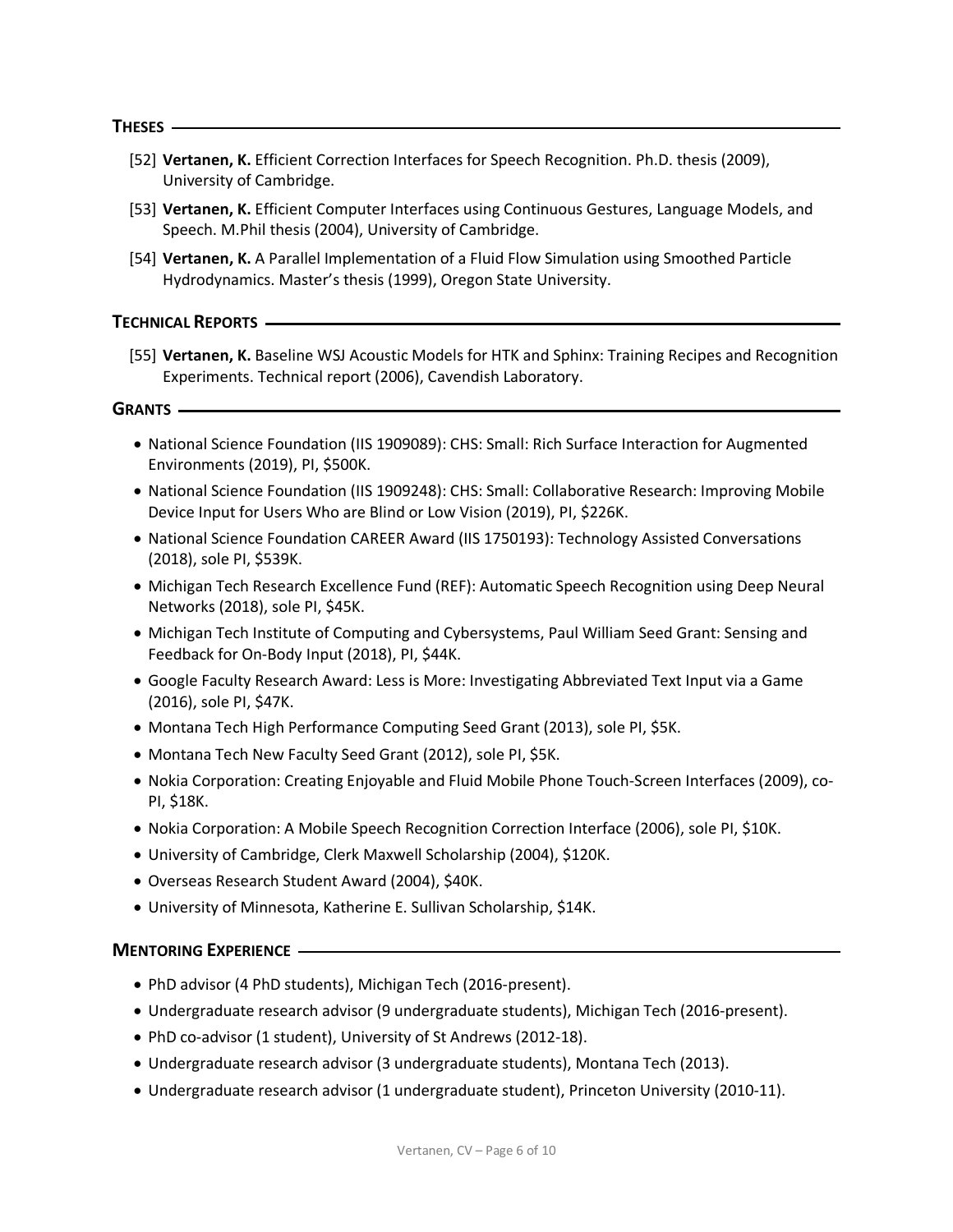## **INDUSTRY EXPERIENCE**

 Software Consultant, Wildfire Communications, 2002-2003. Designed and built new features for Wildfire's voice-driven virtual assistant.

Software Engineer, etrieve, Inc., 1999-2002.

Lead designer of voice application for mobile access to email, contact, and calendar information.

- Team leader of the voice application group, including developing and instituting best practices.
- Responsible for reviewing the usability of etrieve's voice, web, and mobile device interfaces.
- Designed the dialog flow, prompts and grammars for the voice application.
- Created hardware and software architecture for scalable and high availability 24x7 service.

 Responsible for computing and web publishing tasks within the company. Computer Specialist, In Time, 1990-2016.

## **ACADEMIC SERVICE**

Associate editor:

• International Journal of Human Computer Studies (2014-2019)

Subcommittee chair:

• CHI: ACM International Conference on Human Factors in Computing Systems (2020, 2021)

Associate chair:

- CHI: ACM International Conference on Human Factors in Computing Systems (2017, 2018, 2019)
- IUI: International Conference on Intelligent User Interfaces (2015)
- • MobileHCI: ACM International Conference on Human-Computer Interaction with Mobile Devices and Services (2014)

Doctoral consortium co-chair:

• ASSETS: ACM SIGACCESS Conference on Computers and Accessibility (2018)

Vice-president:

 • SIG-SLPAT, Special Interest Group, Speech and Language Processing for Assistive Technologies (2015-16)

Program committee:

- ASSETS: ACM SIGACCESS Conference on Computers and Accessibility (2018, 2019, 2020)
- IUI: International Conference on Intelligent User Interfaces (2014)
- • SLPAT: Workshop on Speech and Language Processing for Assistive Technologies (2012, 2013, 2019)
- • MobileHCI: ACM International Conference on Human-Computer Interaction with Mobile Devices and Services (2011)
- CHI Workshop on Text Entry (2012, 2013, 2016, 2017)
- BCS-HCI: British Computer Society Conference on Human-Computer Interaction (2010)

Student research competition judge:

• ASSETS: ACM SIGACCESS Conference on Computers and Accessibility (2014)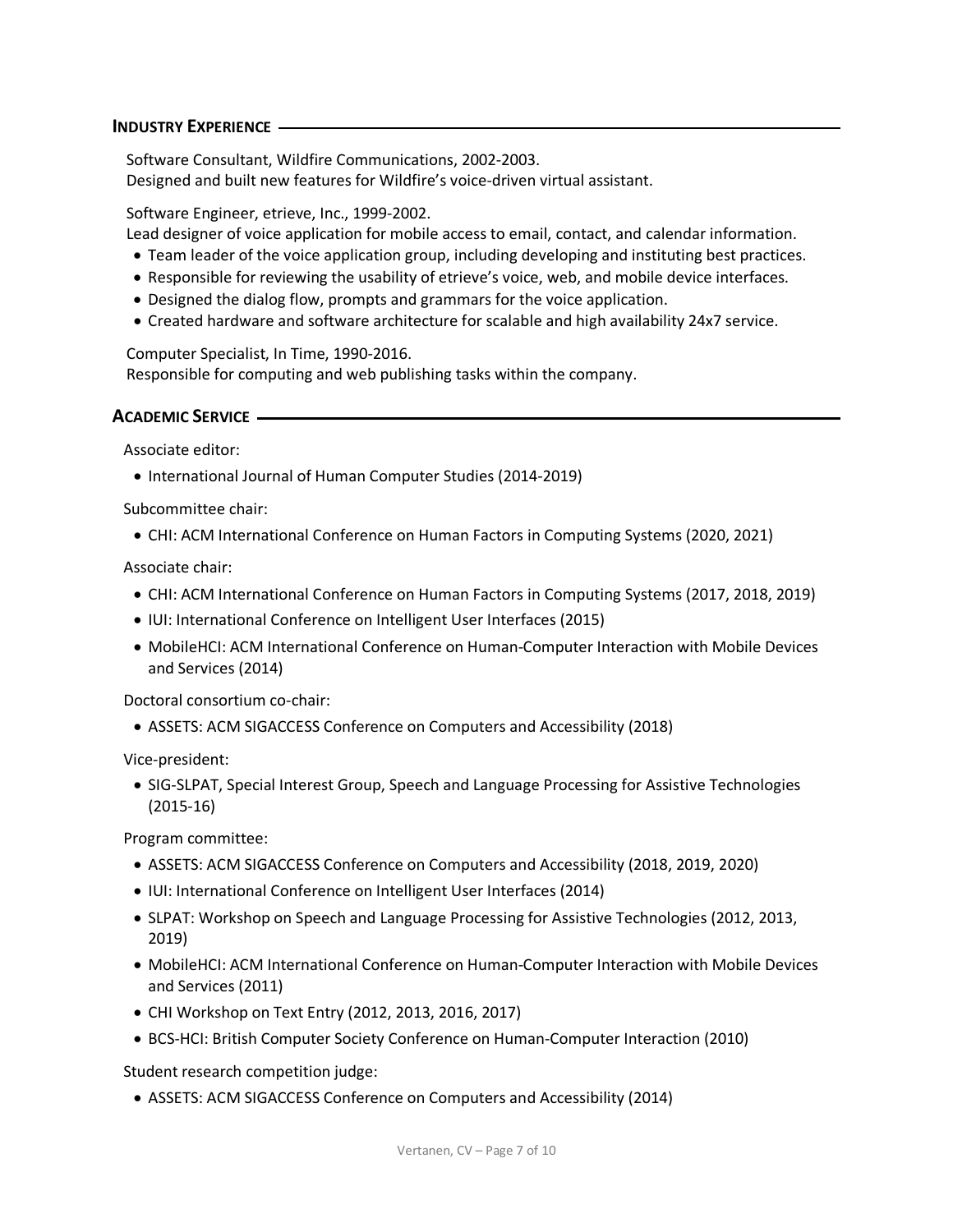Instructor:

- ACM SIGCHI Summer School: Write a Paper for CHI 2021, IIT Bombay (2019)
- ACM SIGCHI Summer School: Computational Interaction, University of Cambridge (2018)
- • ACM SIGCHI Summer School: Research Methods and Approaches to Text Entry and Other Interaction Techniques, IIT Bombay (2018)

Reviewer:

- NSF CISE panelist (2018: 1 panel, 2019: 1 panel, 2020: 2 panels)
- TOCHI: ACM Transactions on Computer-Human Interaction (2017, 2018, 2019)
- International Journal of Human Computer Studies (2016)
- IEEE Transactions on Human-Machine Systems (2015)
- IEEE Pervasive Computing (2017)
- Computer Speech and Language (2012)
- Transactions on Visualization and Computer Graphics (2020)
- • CHI: ACM International Conference on Human Factors in Computing Systems (2010, 2011, 2012, 2013, 2014, 2015, 2016)
- IUI: International Conference on Intelligent User Interfaces (2012, 2013, 2017)
- UIST: ACM Symposium on User Interface Software and Technology (2012, 2013, 2016, 2017, 2020)
- • MobileHCI: ACM International Conference on Human-Computer Interaction with Mobile Devices and Services (2013, 2015, 2016, 2017)
- IEEEVR: IEEE Conference on Virtual Reality and 3D User Interfaces (2020, 2021)
- NordiCHI: Nordic Conference on Human-Computer Interaction (2012)
- ICASSP: IEEE International Conference on Acoustics, Speech, and Signal Processing (2011)
- ICMI: ACM International Conference on Multimodal Interaction (2013)
- BCS-HCI: British Computer Society Conference on Human Computer Interaction (2009)

## **INVITED & CONFERENCE TALKS**

 VelociWatch: Designing and Evaluating a Virtual Keyboard for the Input of Challenging Text CHI '19: ACM International Conference on Human Factors in Computing Systems, May 2019.

 CHI '18: ACM International Conference on Human Factors in Computing Systems, April 2018. The Impact of Word, Multiple Word, and Sentence Input on Virtual Keyboard Decoding Performance

 VelociTap: Investigating Fast Mobile Text Entry using Sentence-Based Decoding of Touchscreen Keyboard Input

CHI '15: ACM International Conference on Human Factors in Computing Systems, April 2015.

 Complementing Text Entry Evaluations with a Composition Task CHI '14: ACM International Conference on Human Factors in Computing Systems, April 2014.

 The Feasibility of Eyes-Free Touchscreen Keyboard Typing Department of Computer Science, University of Washington, October 2013.

 Efficient Correction Interfaces for Speech Recognition School of Computer Science, University of St Andrews, June 2013.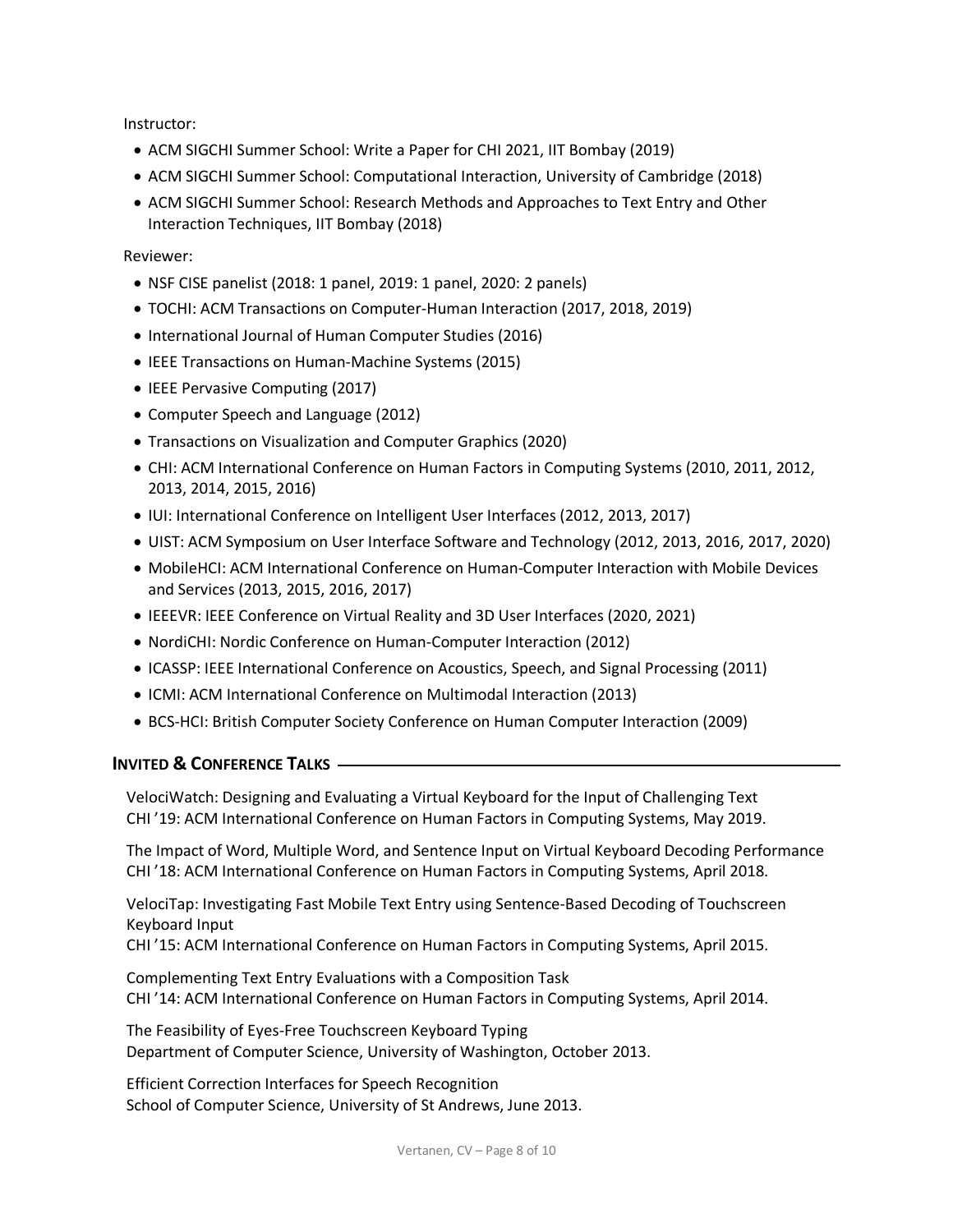ETRA '12: ACM Symposium on Eye-Tracking Research and Applications, March 2012. The Potential of Dwell-Free Eye-Typing for Fast Assistive Gaze Communication

 Intelligently Aiding Human-Guided Correction of Speech Recognition AAAI '10: AAAI Conference on Artificial Intelligence, July 2010.

 Efficient Correction Interfaces for Speech Recognition MIT Computer Science and Artificial Intelligence Lab, May 2010.

 Efficient Correction Interfaces for Speech Recognition Google, April 2010.

 Speech Dasher: Fast Writing using Speech and Gaze CHI '10: ACM International Conference on Human Factors in Computing Systems, April 2010.

 Recognition and Correction of Voice Web Search Queries Interspeech '09: International Conference on Spoken Language Processing, September 2009.

 Parakeet: A Continuous Speech Recognition System for Mobile Touch-Screen Devices IUI '09: ACM International Conference on Intelligent User Interfaces, February 2009.

 On the Benefits of Confidence Visualization in Speech Recognition CHI '08: ACM International Conference on Human Factors in Computing Systems, April 2008.

## **POSTERS & DEMOS**

 ASSETS '17: ACM SIGACCESS Conference on Computers and Accessibility, October 2017. Towards Improving Predictive AAC using Crowdsourced Dialogues and Partner Context

 Speech Dasher: A Demonstration of Text Input using Speech and Approximate Pointing ASSETS '14: ACM SIGACCESS Conference on Computers and Accessibility, October 2014.

 The Feasibility of Eyes-Free Touchscreen Keyboard Typing ASSETS '13: ACM SIGACCESS Conference on Computers and Accessibility, October 2013.

 A Collection of Conversational AAC-like Communications ASSETS '13: ACM SIGACCESS Conference on Computers and Accessibility, October 2013.

 Spelling as a Complementary Strategy for Speech Recognition Interspeech '12: International Conference on Spoken Language Processing, September 2012.

 Getting it Right the Second Time: Recognition of Spoken Corrections SLT '10: IEEE Workshop on Spoken Language Technology, December 2010.

 Automatic Selection of Recognition Errors by Respeaking the Intended Text ASRU '09: IEEE Workshop on Automatic Speech Recognition and Understanding, December 2009.

 Parakeet: A Demonstration of Speech Recognition on a Mobile Touch-Screen Device IUI '09: ACM International Conference on Intelligent User Interfaces, February 2009.

 Combining Open Vocabulary Recognition and Word Confusion Networks ICASSP '08: IEEE International Conference on Acoustics, Speech, and Signal Processing, March 2008.

 Speech Dasher – A Novel Interface for Correcting Speech Recognition Errors ICASSP '08: IEEE International Conference on Acoustics, Speech, and Signal Processing, March 2008.